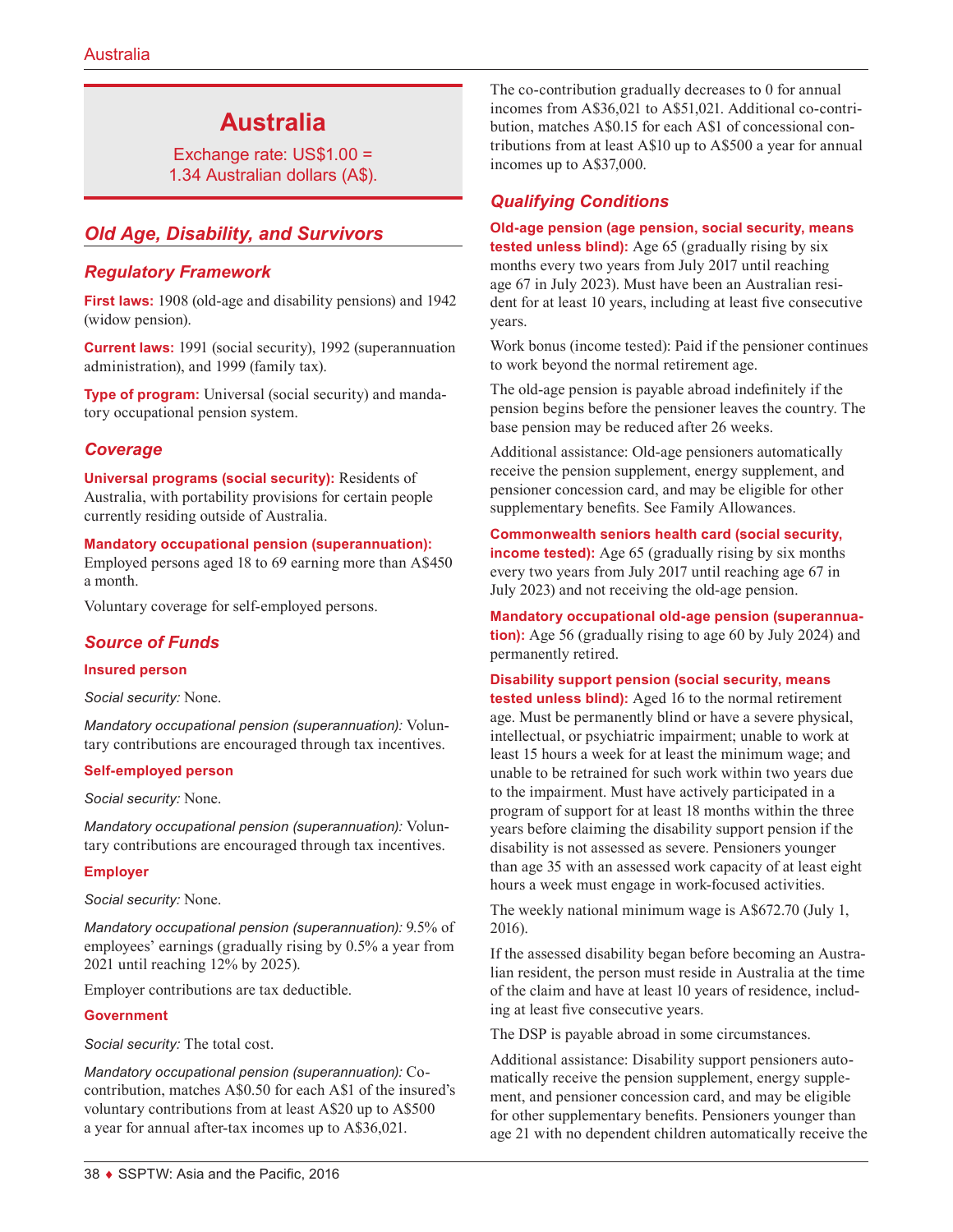youth disability supplement (see Unemployment), pharmaceutical allowance, telephone allowance, and utilities allowance. See Family Allowances.

#### **Caregiver payment (carer payment, social security,**

**means tested):** Paid to a person who provides constant care to a person with a disability (including age-related frailty) or severe medical condition in a private home. Must not be receiving another income support payment. The caregiver and person receiving care must meet residency requirements.

Caregiver supplement (carer supplement): Paid to persons receiving the caregiver payment.

Additional assistance: Persons receiving the caregiver payment automatically receive the pension supplement, energy supplement, and pensioner concession card, and may be eligible for other supplementary benefits. See Family Allowances.

#### **Caregiver allowance (carer allowance, social secu-**

**rity):** Paid to a person who provides daily care and attention to a person with a disability (including age-related frailty) or severe medical condition in a private home. The caregiver and person receiving care must meet residency requirements.

Caregiver supplement (carer supplement): Paid to persons receiving the caregiver allowance.

Caregiver adjustment payment (carer adjustment payment): Paid to recipients of the caregiver allowance who are caring for a child younger than age 7 who has been assessed with a severe disability or medical condition following a catastrophic event. Must not be receiving another income support payment.

Child disability assistance payment: Paid to persons receiving the caregiver allowance who are caring for a child younger than age 16.

**Assistance for isolated children (social security):** See Family Allowances.

**Mandatory occupational disability pension (superannuation):** The account balance may be withdrawn when a superannuation fund member leaves the workforce as the result of a total and permanent disability.

**Widow allowance (social security, means tested):** Paid to a woman who was born on or before July 1, 1955; is not a member of a couple; has been widowed, divorced, or separated since age 40; and has no recent workforce experience.

Additional assistance: Persons receiving the widow allowance automatically receive the energy supplement and the heath care card, and may be eligible for other supplementary benefits. See Family Allowances.

#### **Full orphan pension (double orphan pension, social**

**security):** Paid for a child younger than age 16 (or aged 16 to 19 if a full-time secondary student not receiving the youth unemployment benefit) if both parents are deceased

(or if one parent is deceased, and the other is incarcerated, in a psychiatric hospital or an institution on a long-term basis, or whose whereabouts are unknown) or if the child is a refugee (in certain circumstances).

**Bereavement payment (social security):** Paid to a surviving partner, caregiver, or parent of a young child following the death of a pensioner, long-term income support recipient, child of a family tax benefit recipient, or care recipient.

**Bereavement allowance (social security, means tested):** Paid to a surviving partner who has not re-partnered. The surviving partner and the deceased must meet certain residency requirements.

Additional assistance: Persons receiving the bereavement allowance automatically receive the pension supplement, energy supplement, and pensioner concession card, and may be eligible for other supplementary benefits. See Family Allowances.

Social security survivor benefits are generally payable abroad for up to six weeks.

**Mandatory occupational survivor pension (superannuation):** Paid to named beneficiaries if the insured dies before withdrawing the full account balance.

### *Old-Age Benefits*

**Old-age pension (age pension, social security, means tested unless blind):** Up to A\$797.90 (if single) or A\$601.50 (if partnered) is paid every two weeks (September 2016).

Work bonus: Pensioners can earn up to A\$250 every two weeks without it being counted as income under the pension means test. In addition, any unused amount of the A\$250 work bonus accumulates in an employment "income bank," up to A\$6,500. Credit in the "income bank" can be carried forward to future years and used to offset employment income that would otherwise be taken into account under the pension means test.

Additional assistance: See Family Allowances.

# **Commonwealth seniors health card (social security,**

**income tested):** Provides access to reduced-cost medicine and medical services.

Benefit adjustment: Social security pensions are adjusted in March and September according to the greater of the increase in the consumer price index or the pensioner and beneficiary living cost index. The combined couple rate of the old-age pension is benchmarked to the male total average weekly earnings. The commonwealth seniors health card is adjusted annually according to changes in the consumer price index.

#### **Mandatory occupational old-age pension (superannua-**

**tion):** Generally, the account balance is paid as a lump sum. Alternatively, pensioners can choose to receive pension payments from their superannuation account.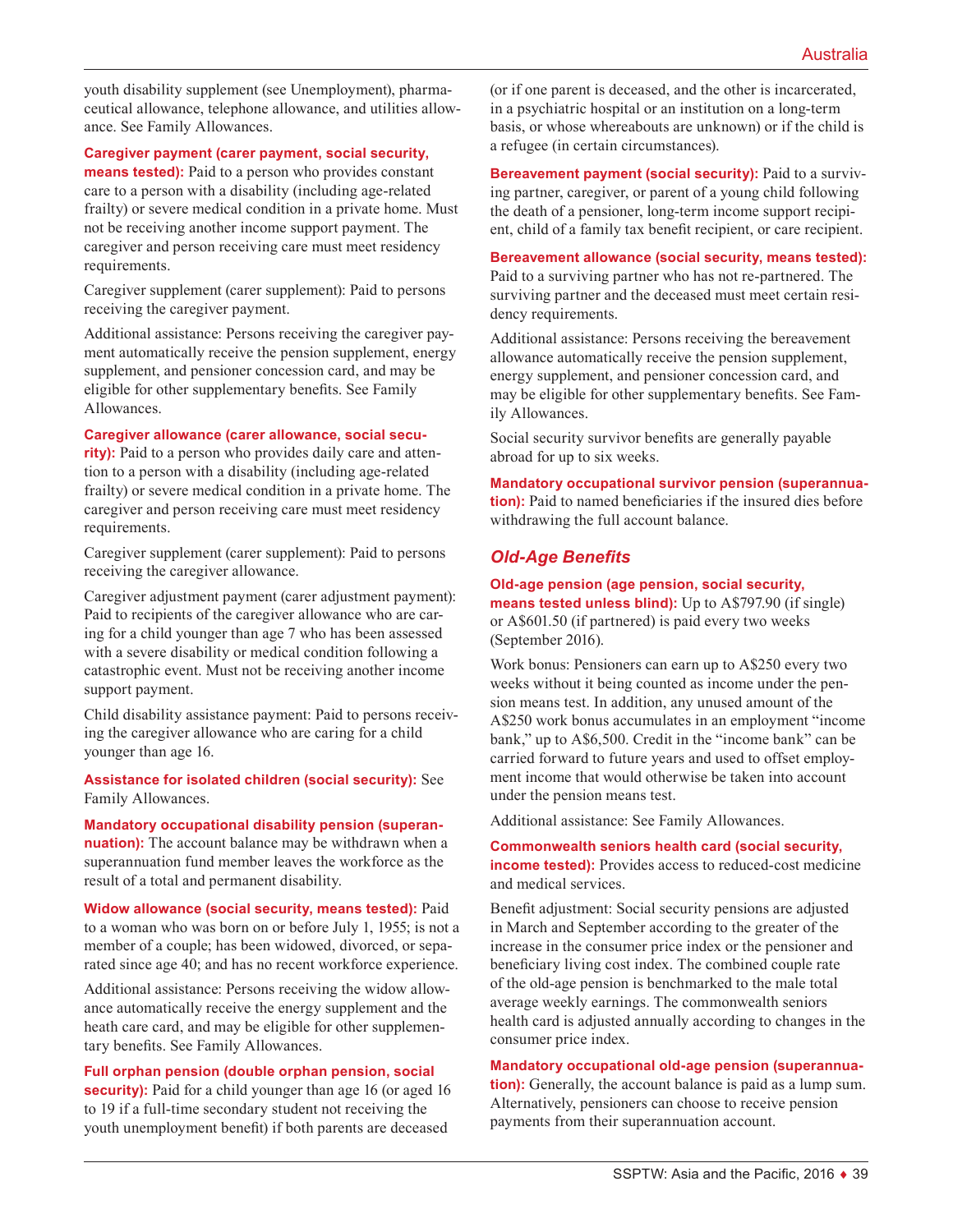# *Permanent Disability Benefits*

#### **Disability support pension (social security, means**

**tested unless blind):** Up to A\$797.90 (if single) or A\$601.50 (if partnered) is paid every two weeks if aged 21 or older. If younger than age 21 with no dependent children, up to A\$562.20 (if single and living away from the family home, or if partnered), A\$412.80 (if aged 18 to 20 and living in the family home), or A\$364.20 (if younger than age 18 and living in the family home) is paid every two weeks (January 2017).

Additional assistance: See Family Allowances.

**Caregiver payment (carer payment, social security, means tested):** Paid every two weeks at the same rate as the old-age pension.

Caregiver supplement (carer supplement): A\$600 is paid once a year.

Additional assistance: See Family Allowances.

#### **Caregiver allowance (carer allowance, social security):**

A\$124.70 (January 2017) is paid every two weeks for each person receiving care.

Caregiver supplement (carer supplement): A\$600 is paid once a year.

Caregiver adjustment payment (carer adjustment payment): A lump sum of up to A\$10,000 is paid.

Child disability assistance payment: A\$1,000 is paid annually to the caregiver for each eligible child.

### **Assistance for isolated children (social security):** See Family Allowances.

Benefit adjustment: Social security pensions are adjusted in March and September according to the greater of the increase in the consumer price index or the pensioner and beneficiary living cost index. The couple rate of the disability pension is benchmarked to the male total average weekly earnings. Disability pensions for people younger than age 21 and the caregiver allowance are adjusted on January 1 according to changes in the consumer price index.

### **Mandatory occupational disability pension (superan-**

**nuation):** Generally, the account balance is paid as a lump sum. Alternatively, pensioners can choose to receive pension payments from their superannuation account.

# *Survivor Benefits*

#### **Widow allowance (social security, means tested):**

A\$528.70 is paid every two weeks for a woman with no dependent children; up to A\$571.90 with dependent children, or if aged 60 or older and has received the benefit for at least nine consecutive months (September 2016).

Additional assistance: See Family Allowances.

**Full orphan pension (double orphan pension, social security):** A\$62.00 is paid every two weeks (January 2017). **Bereavement payment (social security):** A lump sum may be paid.

#### **Bereavement allowance (social security, means**

**tested):** Up to A\$797.90 is paid every two weeks for up to 14 weeks from the date of the partner's death; may be paid for a longer period if the surviving partner is pregnant (September 2016).

Additional assistance: See Family Allowances.

Benefit adjustment: The widow allowance and bereavement allowance are adjusted in March and September according to changes in the consumer price index. The double orphan pension is adjusted on January 1 each year according to changes in the consumer price index.

**Mandatory occupational survivor pension (superannuation):** Generally, the account balance is paid as a lump sum.

# *Administrative Organization*

#### **Social security**

Department of Social Services ([https://www.dss.gov.au](https://www.dss.gov.au/)/) provides general supervision.

Department of Human Services ([https://www](https://www.humanservices.gov.au/) [.humanservices.gov.au](https://www.humanservices.gov.au/)/) delivers social and health-related payments and services.

### **Mandatory occupational pension**

Australian Taxation Office (<https://www.ato.gov.au/>) ensures employers make compulsory superannuation contributions.

Australian Prudential Regulation Authority ([http://www](http://www.apra.gov.au/) [.apra.gov.au/](http://www.apra.gov.au/)) and the Australian Taxation Office ([https://](https://www.ato.gov.au/) [www.ato.gov.au/](https://www.ato.gov.au/)) regulate private superannuation funds.

# *Sickness and Maternity*

# *Regulatory Framework*

**First laws:** 1944 (cash sickness benefits), 1947 (pharmaceutical benefits), and 1948 (national health).

**Current laws:** 1973 (national health), 1991 (social security), and 2010 (parental leave).

**Type of program:** Social assistance (cash sickness benefits), employment-related (parental benefits), and universal (medical benefits) system.

# *Coverage*

**Cash sickness benefits:** Residents of Australia who are employed, self-employed, or receiving an allowance for full-time studies and have limited income.

**Cash parental benefits:** Residents of Australia who are employed or self-employed and have limited income.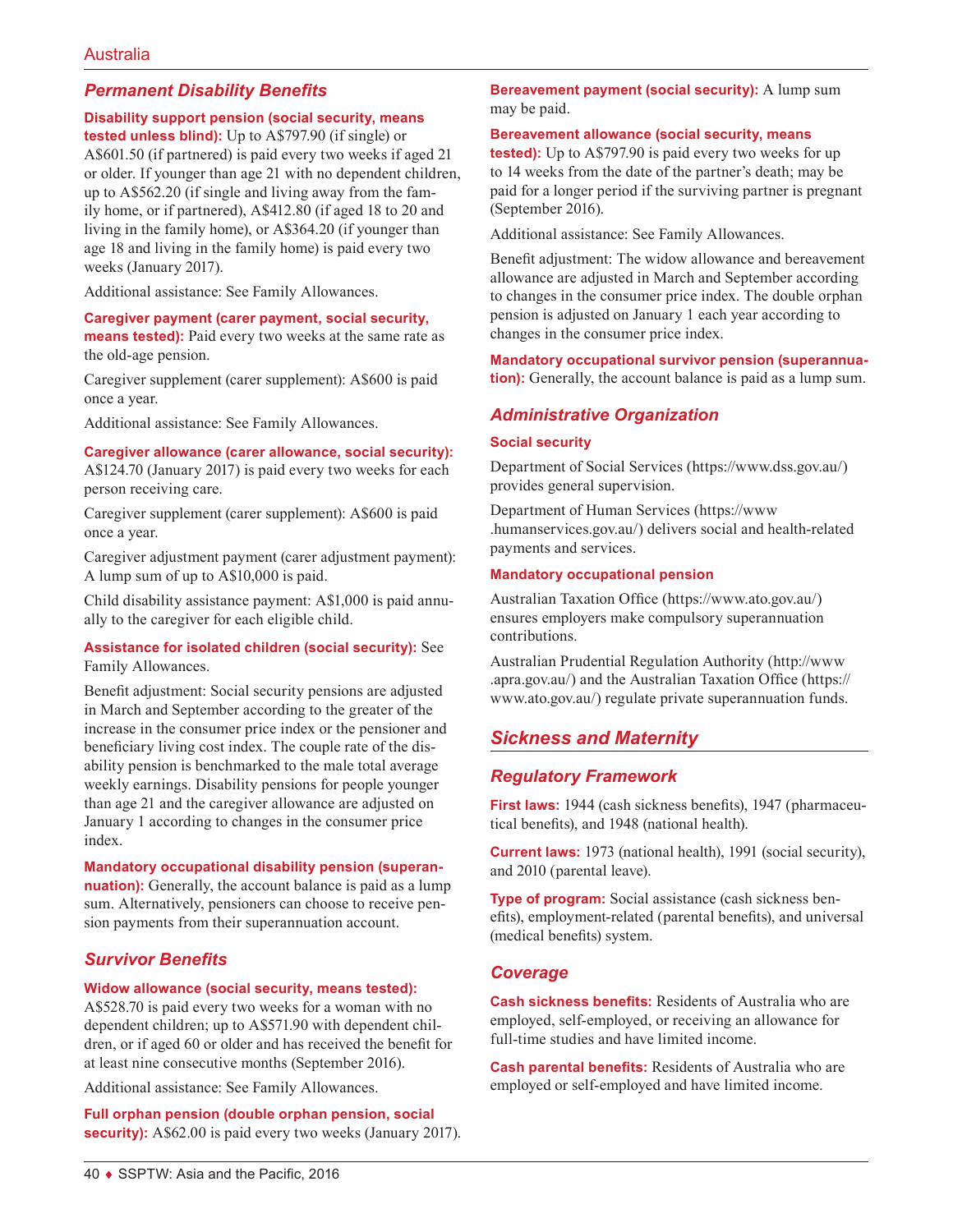**Medical and pharmaceutical benefits:** Residents of Australia. Applicants for permanent residence may also be eligible, depending on circumstances.

# *Source of Funds*

#### **Insured person**

*Sickness and parental benefits:* None.

*Medical benefits:* 2% levy on taxable income; low-income persons with income above a set threshold pay a reduced rate, according to income level.

Low-income persons with income below a set threshold and certain other categories (such as veterans or nonresidents for tax purposes) are exempt from the levy.

*Pharmaceutical benefits:* Cost sharing for prescription drugs.

#### **Self-employed person**

*Sickness and parental benefits:* None.

*Medical benefits:* 2% levy on taxable income; low-income persons with income above a set threshold pay a reduced rate, according to income level.

Low-income persons with income below a set threshold and certain other categories (such as veterans or nonresidents for tax purposes) are exempt from the levy.

*Pharmaceutical benefits:* Cost sharing for prescription drugs.

### **Employer**

*Sickness and parental benefits:* None.

*Medical benefits:* None.

*Pharmaceutical benefits:* None.

#### **Government**

*Sickness and parental benefits:* The total cost.

*Medical benefits:* Rebates for medical and hospital costs.

The federal government provides funding for residential and community aged care and a portion of public hospital operating costs.

*Pharmaceutical benefits:* Cost sharing for prescription drugs.

# *Qualifying Conditions*

#### **Cash sickness benefits (sickness allowance, means**

**tested):** Aged 22 to the normal retirement age. Must provide a medical certificate stating that the insured is incapable of working or studying. Must either have a job or study to return to when fully recovered.

Additional assistance: Persons receiving cash sickness benefits automatically receive the energy supplement, health care card, and pharmaceutical allowance, and may be eligible for other supplementary benefits. See Family Allowances.

#### **Cash parental benefits (parental leave pay, income**

**tested):** Paid to the primary caregiver of a newborn or recently adopted child. Must have worked at least 330 hours in at least 10 of the 13 months before the birth or adoption of the child, with no more than an eight-week gap between any two consecutive working days.

Additional assistance: Parents receiving cash parental benefits are ineligible for other family allowances. For multiple births, a parent can receive parental leave pay for one child and the family tax benefit (part A) newborn upfront payment and newborn supplement for each additional child, subject to also meeting the family tax benefit income test.

#### **Cash partner benefits (dad and partner pay, income**

**tested):** Paid to the partner of a primary caregiver caring for a newborn child or recently adopted child. Must have worked at least 330 hours in at least 10 of the 13 months before the birth or adoption of the child, with no more than an eight-week gap between any two consecutive working days.

**Birth grant:** Parents not receiving parental leave pay may be eligible for the newborn upfront payment and newborn supplement. See family tax benefit (part A) under Family Allowances.

### **Stillbirth grant (stillborn baby payment, income tested):**

Paid to the mother of a stillborn baby. Must not be receiving parental leave pay. Estimated household income must not exceed \$60,000 for the six-month period beginning on the day of the stillborn child's delivery.

**Medical and pharmaceutical benefits (medicare, universal):** Eligible persons must enroll with Medicare (excludes applications for a parent visa).

# *Sickness and Maternity Benefits*

#### **Sickness benefit (sickness allowance, means tested):**

If aged 22 or older with no dependent children, up to A\$528.70 (if single) or A\$477.40 (if partnered) is paid every two weeks. If single and aged 22 or older with dependent children or aged 60 or older and has received the benefit for at least nine consecutive months, up to A\$571.90 is paid every two weeks (October 2016). The benefit is paid after a seven-day waiting period.

Additional assistance: See Family Allowances.

**Parental benefit (parental leave pay, income tested):** A\$672.60 a week is paid for up to 18 weeks.

Additional assistance: See Family Allowances.

**Partner benefit (dad and partner pay, income tested):** A\$672.60 a week is paid for up to two weeks.

**Birth grant:** See family tax benefit (part A) under Family Allowances.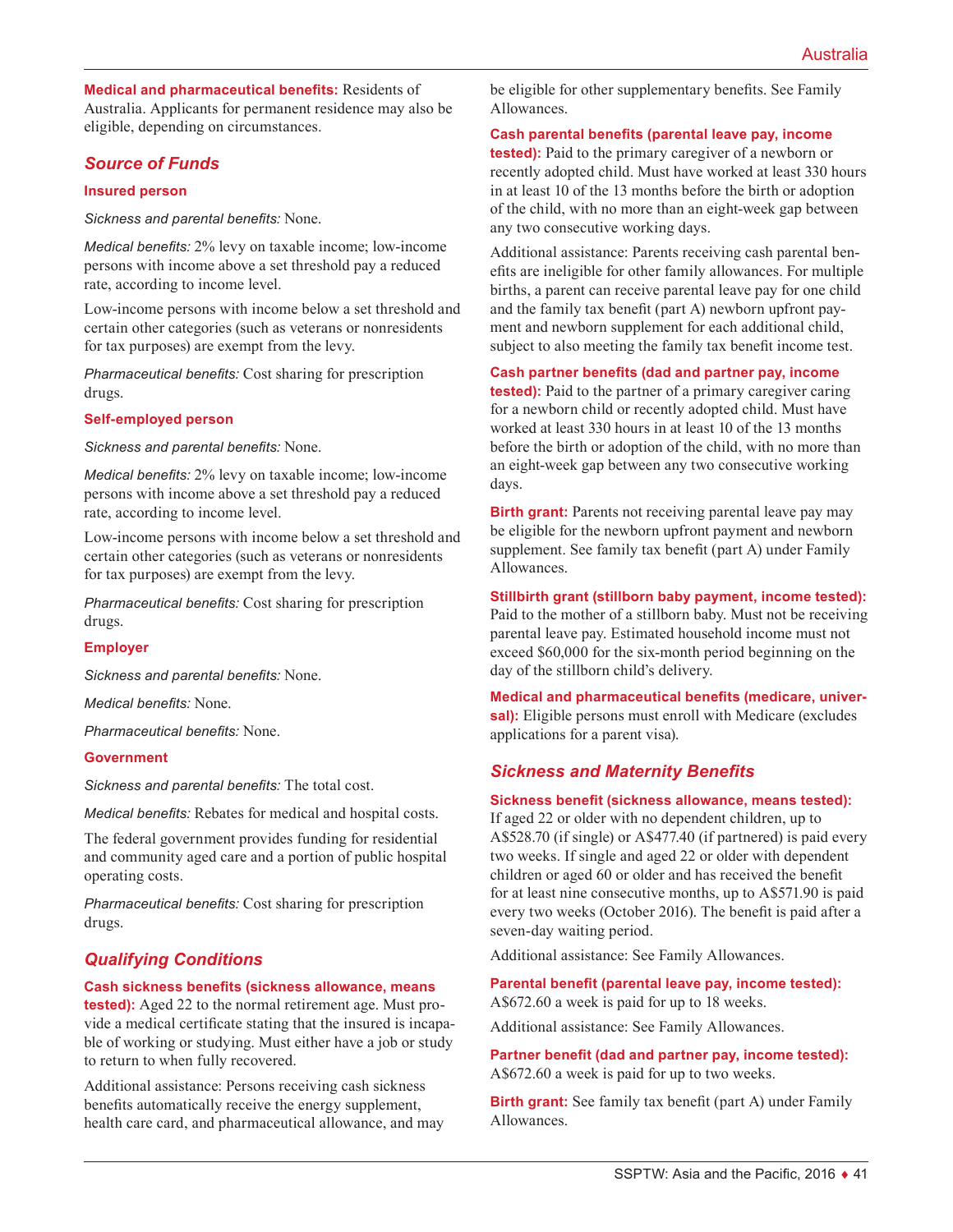**Stillbirth grant (stillborn baby payment, income tested):**

A lump sum of \$2,127.23 is paid for the first stillbirth; A\$1,064.35 is paid for each subsequent stillbirth.

Benefit adjustment: Benefits are adjusted annually or in March and September according to changes in the consumer price index.

# *Workers' Medical Benefits*

**Medical benefits (medicare, universal):** Benefits include free or subsidized primary and specialist care, and inpatient and outpatient services. The Medicare Benefit Schedule (MBS) establishes fees by service. Only services provided by MBS-eligible health professionals are subsidized. 100% of the schedule fee is reimbursed for general practitioner services, 85% for other outpatient private practitioner services, and 75% for inpatient services (private insurance reimburses at least 25% for inpatient services). Additional reimbursements are provided once certain out-of-pocket cost thresholds are met. Standard ward inpatient treatment provided by staff doctors in public hospitals is free.

**Pharmaceutical benefit (medicare, universal):** Patients pay up to A\$38.80 for each prescription for most prescribed medicine; A\$6.30 for persons with low income and a current concession card. Medicine is available at a reduced cost or free once out-of-pocket costs exceed A\$378 for concession card holders or A\$1,494.90 for other patients (January 2017).

The pharmaceutical benefit copayment and safety net threshold increase in January each year.

# *Dependents' Medical Benefits*

Medical and pharmaceutical benefits for dependents are the same as those for the insured.

# *Administrative Organization*

Department of Social Services ([https://www.dss.gov.au](https://www.dss.gov.au/)/) provides general supervision.

Department of Human Services ([https://www](https://www.humanservices.gov.au/) [.humanservices.gov.au](https://www.humanservices.gov.au/)/) delivers social and health-related payments and services.

Department of Health [\(http://www.health.gov.au/](http://www.health.gov.au/)) is responsible for policy development.

# *Work Injury*

# *Regulatory Framework*

**First laws:** For the six states, enacted from 1902 (Western Australia) to 1918 (Tasmania); 1911 (seamen's compensation); 1912 (commonwealth government employees); 1931 (Northern Territory); and 1946 (Australian Capital Territory).

**Current laws:** 1942, 1987, and 1998 (New South Wales); 1958, 1985, and 1993 (Victoria); 1986 (South Australia);

1986 (Northern Territory); 1988 (Tasmania); 1988 (commonwealth government employees); 1989 (Australian Capital Territory); 1992 (Seafarers compensation); 2001 (Western Australia); and 2003 (Queensland).

**Type of program:** Employer-liability program through a public or private carrier.

Note: Some states still allow common law actions against an employer for negligence.

### *Coverage*

Employed persons.

Voluntary coverage for some self-employed persons.

# *Source of Funds*

**Insured person:** None.

**Self-employed person:** The total cost of self-insurance.

**Employer:** The total cost (pays insurance premiums). The cost of premiums varies according to the assessed degree of risk. Some employers are permitted to self-insure.

**Government:** None; contributes as an employer.

# *Qualifying Conditions*

There is no minimum qualifying period.

# *Temporary Disability Benefits*

The benefit varies depending on the state, territory, or jurisdiction in which the award is made. Generally, at least 95% of earnings is paid for at least 13 weeks. Benefits may be paid for an extended period at reduced levels.

The maximum benefit levels are determined by the states and territories.

Income from the temporary disability benefit is taken into account for entitlement to means-tested disability benefits paid under Old Age, Disability, and Survivors.

Benefit adjustment: Benefits are generally adjusted annually according to changes in the consumer price index.

# *Permanent Disability Benefits*

**Permanent disability pension:** Lump-sum payments are made for specified permanent injuries and for pain and suffering. Payment levels vary depending on the degree of impairment, pain and suffering. They also vary among the Commonwealth, states and territories.

Income from the permanent disability lump sum for a work injury is taken into account for entitlement to means-tested disability benefits paid under Old Age, Disability, and Survivors.

Benefit adjustment: Benefits are generally adjusted annually according to changes in the consumer price index.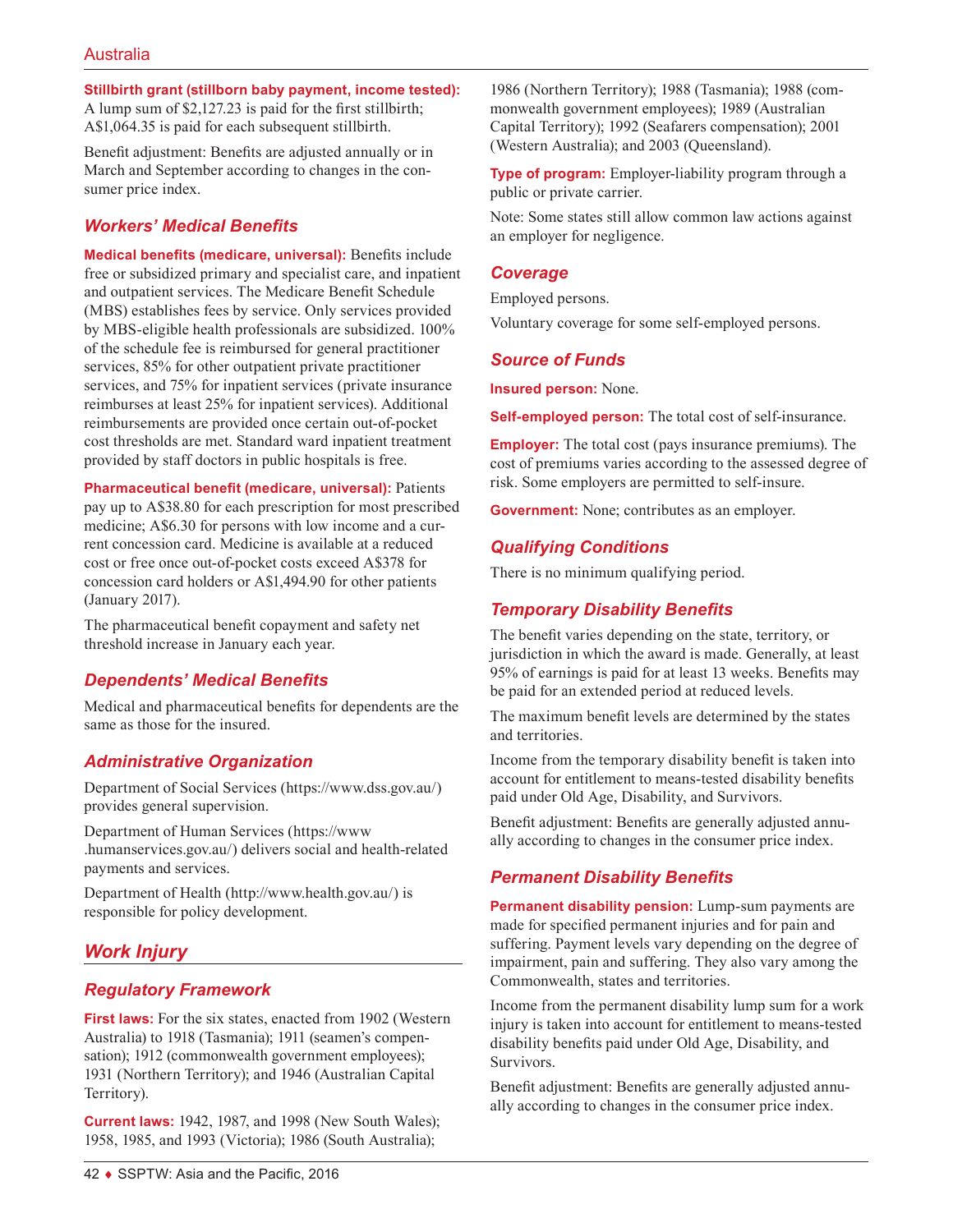# *Workers' Medical Benefits*

Benefits include the reasonable cost of medical care, hospitalization, transportation, nursing care, and rehabilitation.

# *Survivor Benefits*

**Survivor benefit:** A lump sum is paid for each dependent survivor. A biweekly payment is paid for each child younger than age 16 (age 25 if a full-time student).

Benefit adjustment: Benefits are generally adjusted annually according to changes in the consumer price index.

**Funeral grant:** The reasonable cost of a funeral is paid.

# *Administrative Organization*

Commonwealth, state, and territory governments set up and run workers' compensation programmes. Workers' Compensation Commission administers claims in most states (except Australian Capital Territory, Northern Territory, Tasmania, and Western Australia, which have multi-insurer systems with claims administered by insurers).

Workers' Compensation Commission administers claims for Commonwealth employees.

# *Unemployment*

# *Regulatory Framework*

**First law:** 1944.

**Current law:** 1991 (social security, job search, and newstart allowance).

**Type of program:** Social assistance system.

### *Coverage*

Residents of Australia.

# *Source of Funds*

**Insured person:** None.

**Self-employed person:** None.

**Employer:** None.

**Government:** The total cost.

# *Qualifying Conditions*

#### **Adult unemployment benefit (newstart allowance,**

**means tested):** Aged 22 to the normal retirement age, actively seeking paid work, and participating in government-approved activities designed to facilitate entry into employment (unless temporarily exempted from such activities).

In limited circumstances, the adult unemployment benefit is payable abroad for up to six weeks.

Additional assistance: Persons receiving the adult unemployment benefit automatically receive the energy supplement and health care card, and may be eligible for other supplementary benefits. See Family Allowances.

#### **Youth unemployment benefit (youth allowance, means**

**tested):** Aged 16 to 21 (24 if a full-time student), and either actively seeking employment or participating full-time in an approved education or training program. If the person is a dependent, parental and personal income and assets are considered in the means test.

In limited circumstances, the youth unemployment benefit is payable abroad for up to six weeks.

Youth disability supplement: Younger than age 22 and assessed with a partial capacity to work.

Additional assistance: Persons receiving the youth unemployment benefit automatically receive the energy supplement and health care card, and may be eligible for other supplementary benefits. See Family Allowances.

**Partner allowance (means tested):** Paid to a member of a couple born on or before July 1, 1955, who has a partner receiving a qualifying cash benefit. This allowance is no longer open to new beneficiaries.

Additional assistance: Persons receiving the partner allowance automatically receive the health care card, and may be eligible for other supplementary benefits. See Family Allowances.

**Parenting payment:** See Family Allowances.

### *Unemployment Benefits*

#### **Adult unemployment benefit (newstart allowance,**

**means tested):** With no dependent children, up to A\$528.70 (if single) or A\$477.40 (if partnered) is paid every two weeks. If single and has dependent children or is aged 60 or older and has received the benefit for at least nine consecutive months, up to A\$571.90 is paid every two weeks (September 2016). The benefit is paid after a sevenday waiting period.

The benefit may be reduced for up to 26 weeks or postponed for up to eight weeks if unemployment is due to voluntarily leaving employment, a labor dispute, or the refusal of a suitable job offer.

Additional assistance: The amount of additional assistance depends on family situation and income. See Family Allowances.

**Youth unemployment benefit (youth allowance, means tested):** A\$239.50 to A\$738.50 (January 2017) is paid every two weeks depending on age, living arrangements, marital status, and whether the recipient has dependent children.

Youth disability supplement: Up to A\$124.70 (January 2017) is paid every two weeks to recipients younger than age 22 with an assessed partial capacity to work.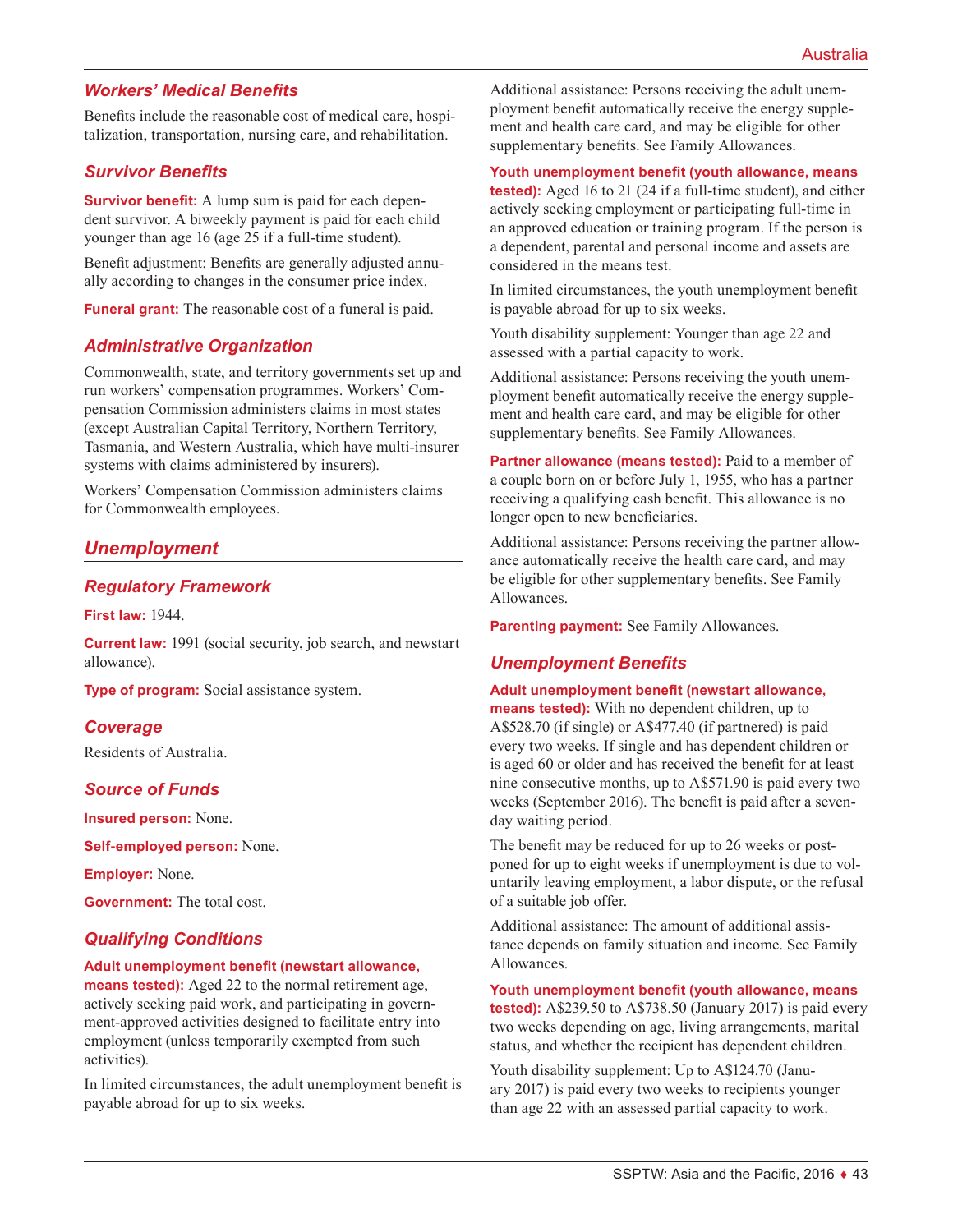Additional assistance: The amount of additional assistance depends on family situation and income. See Family Allowances.

**Partner allowance (means tested):** Up to A\$477.40 (September 2016) is paid every two weeks.

Additional assistance: The amount of additional assistance depends on family situation and income. See Family Allowances.

**Parenting payment:** See Family Allowances.

# *Administrative Organization*

Department of Social Services ([https://www.dss.gov.au](https://www.dss.gov.au/)/) provides general supervision.

Department of Human Services ([https://www](https://www.humanservices.gov.au/) [.humanservices.gov.au](https://www.humanservices.gov.au/)/) delivers social and health-related payments and services.

# *Family Allowances*

# *Regulatory Framework*

First law: 1941 (child endowment).

**Current laws:** 1991 (orphan pension) and 1999 (family assistance).

**Type of program:** Universal (social security) and social assistance system.

# *Coverage*

Residents of Australia.

# *Source of Funds*

**Insured person:** None.

**Self-employed person:** None.

**Employer:** None.

**Government:** The total cost.

# *Qualifying Conditions*

**Family tax benefit (part A):** Paid to a family with dependent children younger than age 16 (aged 16 to 19 if a fulltime secondary student). Must provide at least 35% of a dependent child's care.

The maximum family tax benefit (part A) is paid if annual family income is A\$51,903 (July 2016) or less. Families receive a partial benefit for annual family income up to A\$101,957 (July 2016) with one dependent child aged 19 or younger (the income ceiling is raised for each additional dependent child aged 19 or younger).

End-of-year supplement: Children aged 1 or older must be fully immunized, and children of families receiving an income support payment must undergo a health check at age 4.

Newborn upfront payment and newborn supplement: Paid to parents with a child born or adopted on or after March 1, 2014, who are eligible for the family tax benefit (part A); the child must be younger than age 1 if born or placed into care, or any age if adopted. Must not be receiving parental leave pay.

Multiple birth allowance: Paid for the birth of three or more children at one time. The allowance is paid until the children are age 16 (age 18 if at least three of the children are full-time secondary students).

Additional assistance: Persons receiving the family tax benefit (part A) may be eligible for additional assistance. See below.

**Family tax benefit (part B):** Paid to a single parent, grandparent, or great-grandparent caring for a dependent child younger than age 16 (age 18 if a full-time secondary student), or to a couple with one primary earner and caring for a dependent child younger than age 13. Must provide at least 35% of the dependent child's care.

The maximum rate is paid if the secondary earner's annual income is not greater than A\$5,475 (July 2016). Couples and single parents where the primary earner has annual earnings above A\$100,000 are ineligible. Couples with a primary earner annual income of up to A\$100,000 receive a partial benefit if the secondary earner's annual income is less than A\$27,886 (July 2016) and the youngest child is younger than age 5, or less than A\$21,663 (July 2016) and the youngest child is aged 5 to 18.

Additional assistance: Families receiving family tax benefit (part B) automatically receive the energy supplement.

### **Parenting payment (social assistance, means tested):**

Paid to the primary caregiver of a child younger than age 8 (if the caregiver is single) or age 6 (if the caregiver has a partner). Only one parent can receive the payment.

Additional assistance: Partnered parents receiving the parenting payment automatically receive the energy supplement and the health care card. Single parents receiving the parenting payment automatically receive the pension supplement, energy supplement, and the pensioner concession card. All persons receiving the parenting payment may be eligible for other supplementary benefits. See below.

**Child care benefit (social security, income tested):** Paid to a family with a child in approved (income tested) or registered (not income tested) child care, responsible for paying the fees, and who have immunized their child (unless the child is exempt from immunization).

Income test: The income test is based on annual adjusted taxable income and child support income received.

**Child care rebate (social security):** Paid to families with a child in approved child care who meet the child care benefit requirements (no income test).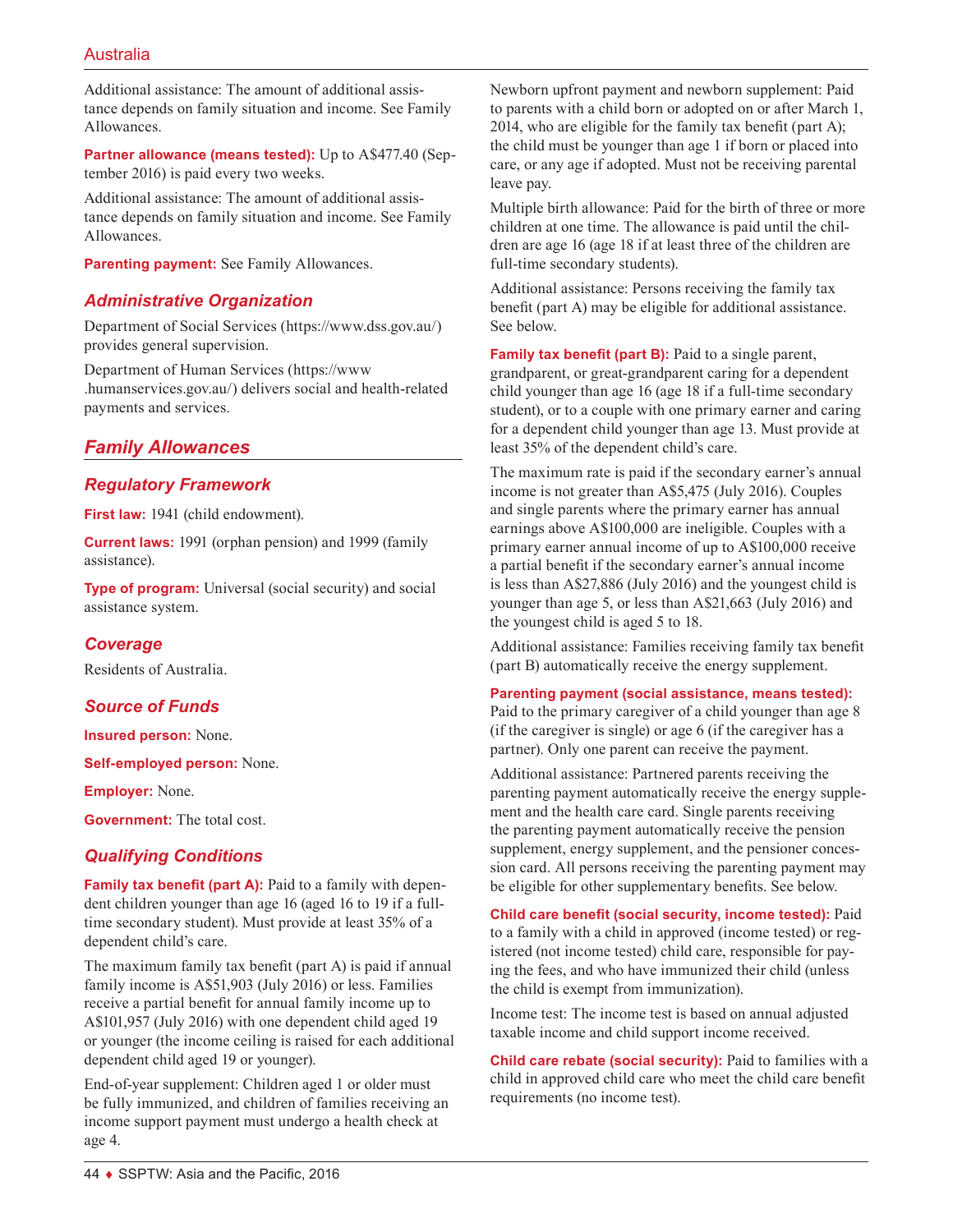**Assistance for isolated children (social security):** Paid for primary, secondary, and certain tertiary students who do not have reasonable daily access to an appropriate state school, because of geographical isolation or because the student has a disability or special needs. The student must be an Australian citizen or permanent resident who lives in Australia during the school year; be undertaking approved studies (enrolled in and undertaking full-time studies in an approved education or training program); meet the age criteria; and meet certain other conditions. Four separate benefits may be paid:

*Boarding allowance:* Paid for a student who boards away from his or her principal family home. A supplementary allowance is paid if the student is a member of a lowerincome family. The student must not receive a pension.

*Second home allowance:* Paid for a student who lives in a second family home to have daily access to appropriate schooling. The student must not receive a pension.

*Distance education allowance:* Paid for a student who lives at his or her principal family home while studying remotely. The student must not receive a pension.

*Assistance for isolated children pensioner education supplement:* Paid to the family of a student who meets the qualifying conditions for the boarding allowance, second home allowance, or distance education allowance, except for the requirement of not receiving a pension. Must receive or be entitled to receive a disability support pension or a parenting payment (single).

### **Additional assistance to social security beneficiaries:**

Persons receiving certain social security or tax benefits under Old Age, Disability, and Survivors; Sickness and Maternity; Unemployment; and Family Allowances may also receive:

*Energy supplement:* Paid to assist with household expenses, including energy costs, to persons receiving most social security benefits.

*Health care card:* Provides reduced costs for pharmaceuticals and medical services to persons receiving certain income support and families receiving the maximum family tax benefit (part A); also used by state, territory, and local governments to target recipients for their concessions, including public transport.

*Pensioner concession card:* Provides reduced costs for pharmaceuticals and medical services to persons receiving an old-age pension, bereavement allowance, caregiver payment, disability support pension, or parenting payment (single), and, under certain conditions, to persons receiving the adult unemployment benefit, youth unemployment benefit, parenting payment (partnered), partner allowance, cash sickness benefits, special benefit, or widow allowance.

*Pension supplement:* Must be receiving an old-age pension, bereavement allowance, caregiver payment, wife pension, or certain other benefits; persons older than the normal

retirement age receiving the parenting payment, partner allowance, special benefit, widow allowance, or certain other benefits; persons receiving the disability support pension except if younger than age 21 with no dependent children; and persons younger than the normal retirement age receiving the parenting payment (if single).

*Pharmaceutical allowance:* Must be receiving cash sickness benefits or, under certain conditions, the disability support pension, widow allowance, adult unemployment benefit, youth unemployment benefit, parenting payment, partner allowance, special benefit, or certain other allowances.

*Remote area allowance:* A tax-free allowance is paid to persons receiving most social security benefits and living in certain areas officially designated as remote.

*Rent assistance:* Paid to persons receiving certain benefits who are paying rent above a set level, based on family situation. Special rules apply to persons younger than age 25; younger than age 21 and receiving a disability support pension; and living in retirement villages, sharing accommodation, or paying for meals.

### **Telephone allowance**

*Basic rate:* Paid under certain conditions to assist with the cost of maintaining a telephone to persons receiving the disability support pension, parenting payment, adult unemployment benefit, cash sickness benefits, partner allowance, widow allowance, special benefit, or youth unemployment benefit.

*Higher rate:* Paid under certain conditions to assist with the cost of maintaining a telephone and internet connection to persons receiving the disability support pension.

*Utilities allowance:* Paid to assist with the cost of regular utility bills to certain persons receiving the disability support pension (if younger than age 21 with no dependent children), partner allowance, or widow allowance.

# *Family Allowance Benefits*

**Family tax benefit (part A):** Up to A\$182.84 is paid for a child younger than age 13, generally depending on family income; up to A\$237.86 if aged 13 to 19 and in secondary school.

End-of-year supplement: A\$726.35 is paid annually for each eligible child at the end of the financial year.

Newborn upfront payment and newborn supplement: A\$2,127.23 is paid for the first child; A\$1,064.35 for each subsequent child. The benefit is spread over 13 weeks.

Multiple birth allowance: A\$152.88 is paid every two weeks for triplets; A\$203.56 for quadruplets or more.

**Family tax benefit (part B):** Up to A\$155.54 is paid every two weeks for a child younger than age 5; up to A\$108.64 if aged 5 to 13 (up to age 18 for single parent, grandparent or great-grandparent caregivers). An annual supplement of A\$354.05 is also paid at the end of the financial year.